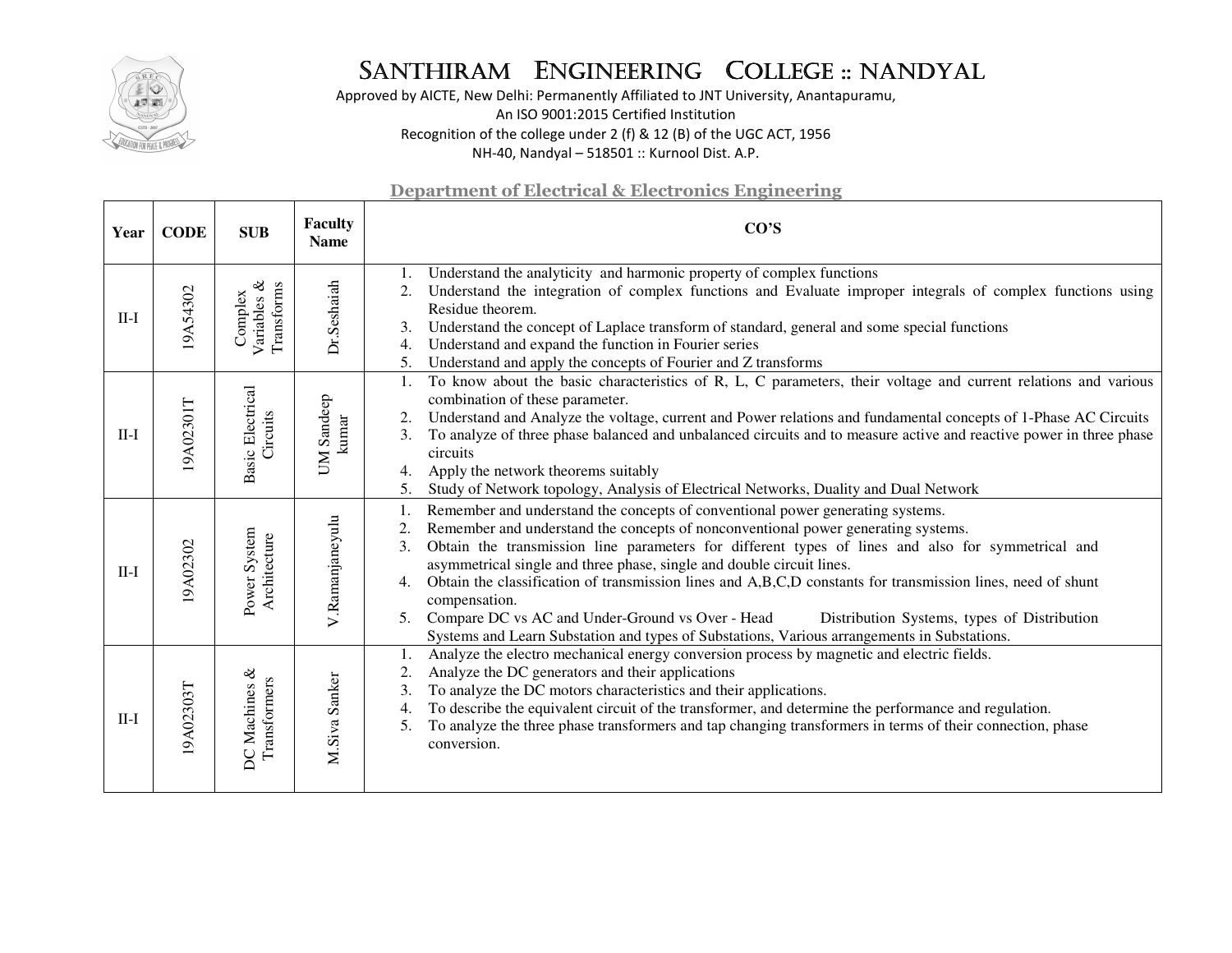

Approved by AICTE, New Delhi: Permanently Affiliated to JNT University, Anantapuramu, An ISO 9001:2015 Certified Institution Recognition of the college under 2 (f) & 12 (B) of the UGC ACT, 1956 NH-40, Nandyal – 518501 :: Kurnool Dist. A.P.

| $II-I$ | 19A04306T | Devices and Circuits<br>Semiconductor      | Mr.P.Rambabu        | Explain the concept of PN junction diode and apply concept to developing rectifiers.<br>Study the characteristics of special purpose diodes and BJT with characteristics.<br>Learn the concept of biasing and its temperature stability and compensation. Apply transistor hybrid model to<br>3.<br>calculate h-parameters.<br>Know the concept of Miller's and dual of Miller's theorems and Apply the concept of BJT to develop amplifier<br>4.<br>circuits and also analyze the simplified hybrid model of transistor in various configurations<br>Learn the characteristics of JFET, MOSFET and UJT and Apply the characteristics of FETs and UJT to develop<br>5.<br>engineering solutions.                                                                                                   |
|--------|-----------|--------------------------------------------|---------------------|----------------------------------------------------------------------------------------------------------------------------------------------------------------------------------------------------------------------------------------------------------------------------------------------------------------------------------------------------------------------------------------------------------------------------------------------------------------------------------------------------------------------------------------------------------------------------------------------------------------------------------------------------------------------------------------------------------------------------------------------------------------------------------------------------|
| $II-I$ | 19A04304  | and<br>Digital Electronics<br>Logic Design | Sreenivasa Rao N    | To understand and analyze the different types of number systems, Boolean algebra, its simplification and $K - map$<br>and tabular simplification techniques<br>Apply Boolean algebra for describing combinational digital circuits, various Combinational logic circuits such as<br>decoders and multiplexers.<br>Design synchronous sequential circuits using flip flops and construct digital systems using components such as<br>3.<br>registers and counters<br>Design the different types of RAM & ROM, Programmable Logic Devices.<br>Summarize significance of various TTL, I2L, ECL and CMOS subfamilies.<br>5.<br>analyze the characteristics of digital ICs such as speed, power dissipation, figure of merit, fan-out, noise immunity<br>6.<br>etc. and bipolar and MOS logic families. |
| $II-I$ | 9A99302   | <b>Biology For Engineers</b>               | Dr. M.Swarna Kumari | Explain about cells and their structure and function. Different types of cells and basics for classification of living<br>Organisms.<br>Explain about biomolecules, their structure and function and their role in the living organisms. How biomolecules<br>are useful in Industry.<br>Briefly about human physiology.<br>3.<br>Explain about genetic material, DNA, genes and RNA how they replicate, pass and preserve vital information in<br>4.<br>living Organisms.<br>Know about application of biological Principles in different technologies for the production of medicines and<br>5.<br>Pharmaceutical molecules through transgenic microbes, plants and animals.                                                                                                                      |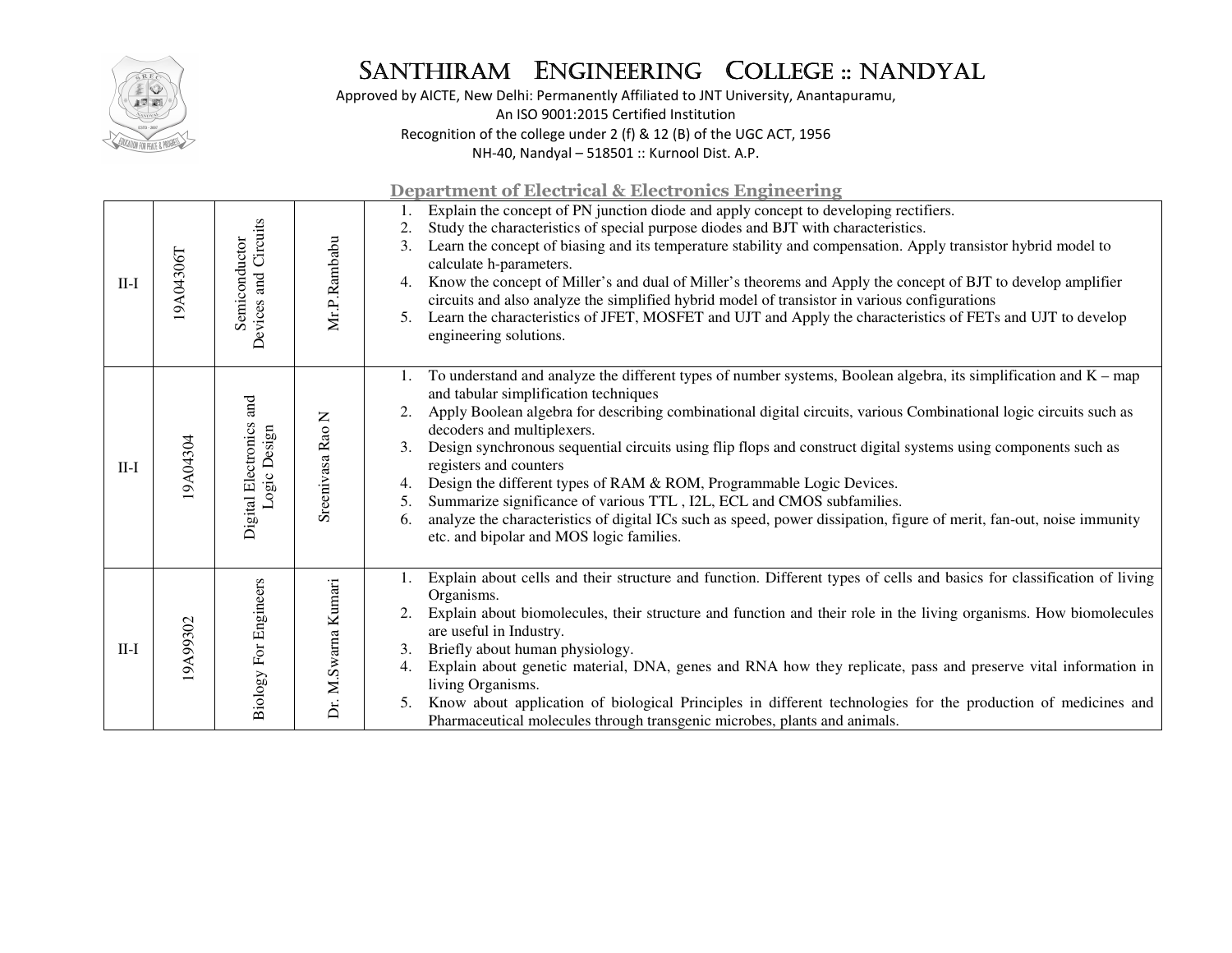

Approved by AICTE, New Delhi: Permanently Affiliated to JNT University, Anantapuramu, An ISO 9001:2015 Certified Institution Recognition of the college under 2 (f) & 12 (B) of the UGC ACT, 1956 NH-40, Nandyal – 518501 :: Kurnool Dist. A.P.

| $II-II$ | 19A54401  | Methods &<br>Probability<br>Numerical<br>Theory | Dr.B.Haritha                | 1. Students can able to get the knowledge on calculate the roots of equations using various numerical methods.<br>2. Understand the concept of interpolation using Newton, Gauss and Lagranges formulae.<br>3. Evaluation of integrals by numerical methods and solution of differential equations by numerical methods<br>4. Understand the concept of probability.<br>5. Understand various probability distributions and calculate their statistical constants.                                                                                                                                                                                                                                                                                                                                                                                                  |
|---------|-----------|-------------------------------------------------|-----------------------------|---------------------------------------------------------------------------------------------------------------------------------------------------------------------------------------------------------------------------------------------------------------------------------------------------------------------------------------------------------------------------------------------------------------------------------------------------------------------------------------------------------------------------------------------------------------------------------------------------------------------------------------------------------------------------------------------------------------------------------------------------------------------------------------------------------------------------------------------------------------------|
| $II-II$ | 19A02401T | Electrical Circuit<br>Analysis                  | Sandeep kumar<br><b>N</b> U | 1. Understand and analyze the locus diagram, occurrence of resonance in RLC circuits for different configurations<br>and evaluate the quality factor and bandwidth of the resonant circuit configurations.<br>2. Understand and evaluate the network parameters for different two port networks.<br>3. Analyze and evaluate the transient responses of RLC networks with DC and AC excitations by using classical<br>and Laplace transform approach.<br>4. Understand the properties of Fourier series and transforms and apply the Fourier transforms to the Electrical<br>circuits for non-sinusoidal periodic and non-periodic waveforms.<br>5. Understand different types of filters, Attenuators and Equalizers and their characteristics, and design the Filter<br>circuits, Attenuator circuits and Equalizer circuits based on the application requirement. |
| $II-II$ | 19A02402  | Electromagnetic<br>Engineering<br>$\mathbf{v}$  | M.YerriVeeresh              | 1. The knowledge to understand the concepts of electrostatic charges and its field's analysis.<br>2. To analyze the behavior of conductors and dielectrics under the influence of electrostatic fields.<br>3. Capable to understand the concepts of magnetostatic charges and its field's analysis.<br>4. Able to analyse the and design various types of inductors and concept of magnetic potential.<br>5. To understand the knowledge of time varying electromagnetic fields by maxwell's equations and uniform plane<br>& wave equations.                                                                                                                                                                                                                                                                                                                       |
| $II-II$ | 19A02403  | Power Electronics                               | Reddy<br>K.RajaSekhara      | 1 Understand the operation, characteristics and usage of basic Power Semiconductor Devices<br>2 Understand different types of Rectifier circuits with different operating conditions.<br>3 Understand DC-DC converters operation and analysis of their characteristics.<br>4 Understand the construction and operation of voltage source inverters<br>5 Understand the construction and operation of Voltage Controllers and Cyclo Converters.                                                                                                                                                                                                                                                                                                                                                                                                                      |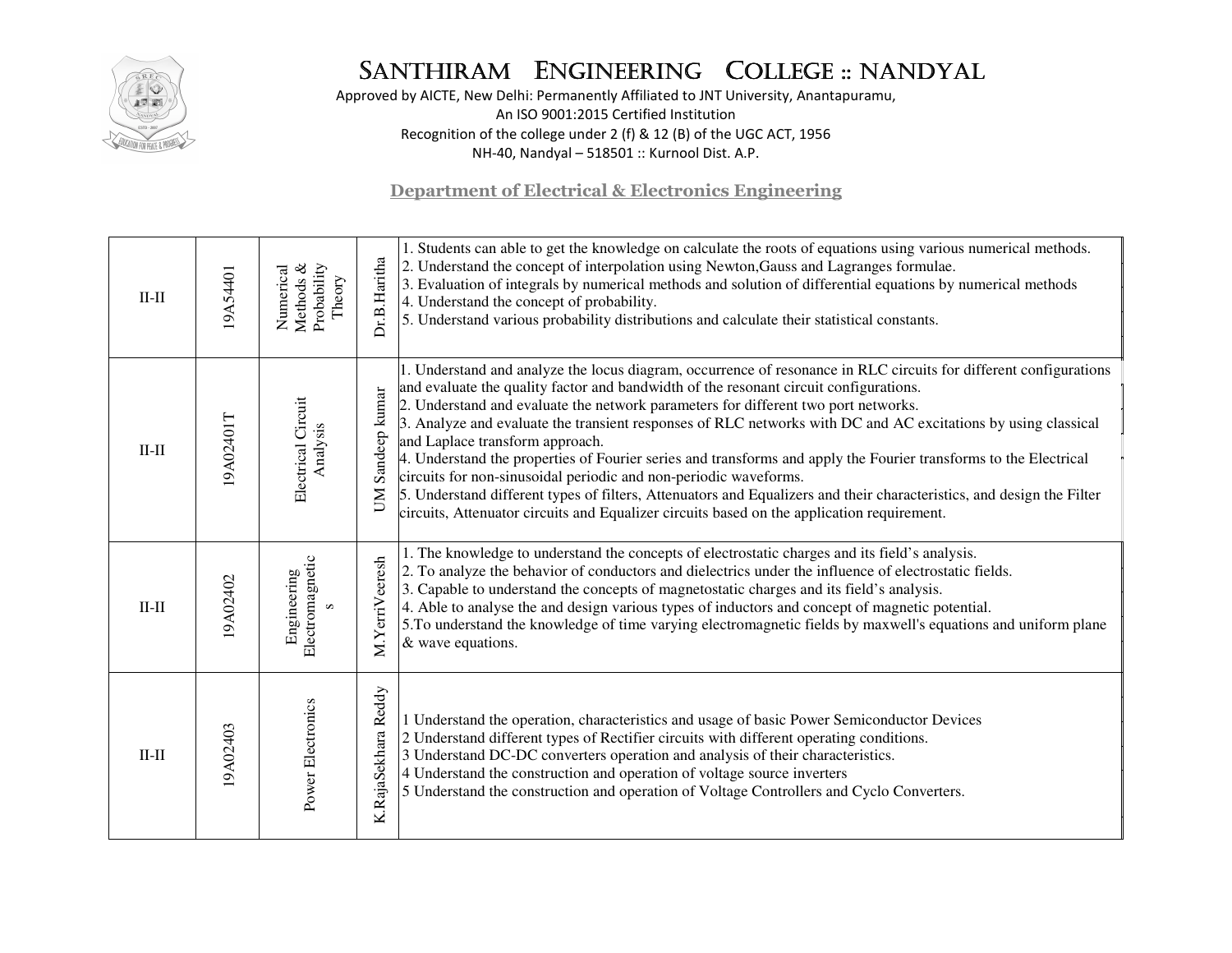

Approved by AICTE, New Delhi: Permanently Affiliated to JNT University, Anantapuramu, An ISO 9001:2015 Certified Institution Recognition of the college under 2 (f) & 12 (B) of the UGC ACT, 1956 NH-40, Nandyal – 518501 :: Kurnool Dist. A.P.

| <b>Department of Electrical &amp; Electronics Engineering</b> |           |                                  |                      |                                                                                                                                                                                                                                                                                                                                                                                                                                                                                                                                                                                                                                                                                            |  |  |
|---------------------------------------------------------------|-----------|----------------------------------|----------------------|--------------------------------------------------------------------------------------------------------------------------------------------------------------------------------------------------------------------------------------------------------------------------------------------------------------------------------------------------------------------------------------------------------------------------------------------------------------------------------------------------------------------------------------------------------------------------------------------------------------------------------------------------------------------------------------------|--|--|
| $II-II$                                                       | 19A04405  | Electronic<br>Circuits<br>Analog | T.Nagamani           | 1. List various types of amplifiers & Explian the operation of various electronic circuits and linear IC s<br>2. Apply various types of electonic circuits to solve engineering problems<br>3. Analyse various electronic circuits and regulated power supplies for proper understanding<br>4. Justify choice of transistor configuration in a cascaded amplifier.<br>5. Design electronic circuits for a given specification                                                                                                                                                                                                                                                              |  |  |
| $II-II$                                                       | 19A05304T | Programming<br>Python            | G. Vara Prasad       | 1. Demonstrate the fundamentals of Python Programming and Solve the problems by applying Modularity<br>Principles of Python.<br>2. Evaluate Conditional Execution and Applying recursions to solve problems.<br>3. Use Data structures to enhance the execution and Designing programs for string operations.<br>4. Applying object oriented concepts and Organize data in the form of files.<br>5. Illustrate the principles of inheritance and Define classes and its features.                                                                                                                                                                                                          |  |  |
| $II-II$                                                       | 19A99301  | Environmental<br>Science         | Ramadevi<br>نح       | 1. Grasp multidisciplinary nature of environmental studies and various renewable and nonrenewable resources.<br>2 Understand flow and bio-geo-chemical cycles and ecological pyramids.<br>3 Understand various causes of pollution and solid waste management and related preventive measures<br>4 About the rainwater harvesting, watershed management, ozone layer depletion and waste land reclamation<br>5 Cases of population explosion, value education and welfare programmes                                                                                                                                                                                                       |  |  |
| $II$ -II                                                      | 19A52301  | Universal Human<br>Values        | Venkateswarlu<br>Мr. | 1. Students are expected to become more aware of themselves, and their surroundings (family, society, nature)<br>2. They would become more responsible in life, and in handling problems with sustainable solutions, while<br>keeping human relationships and human nature in mind.<br>3. They would have better critical ability.<br>4. They would also become sensitive to their commitment towards what they have understood (human values,<br>human relationship and human society).<br>5.It is hoped that they would be able to apply what they have learnt to their own self in different day-to-day<br>settings in real life, at least a beginning would be made in this direction. |  |  |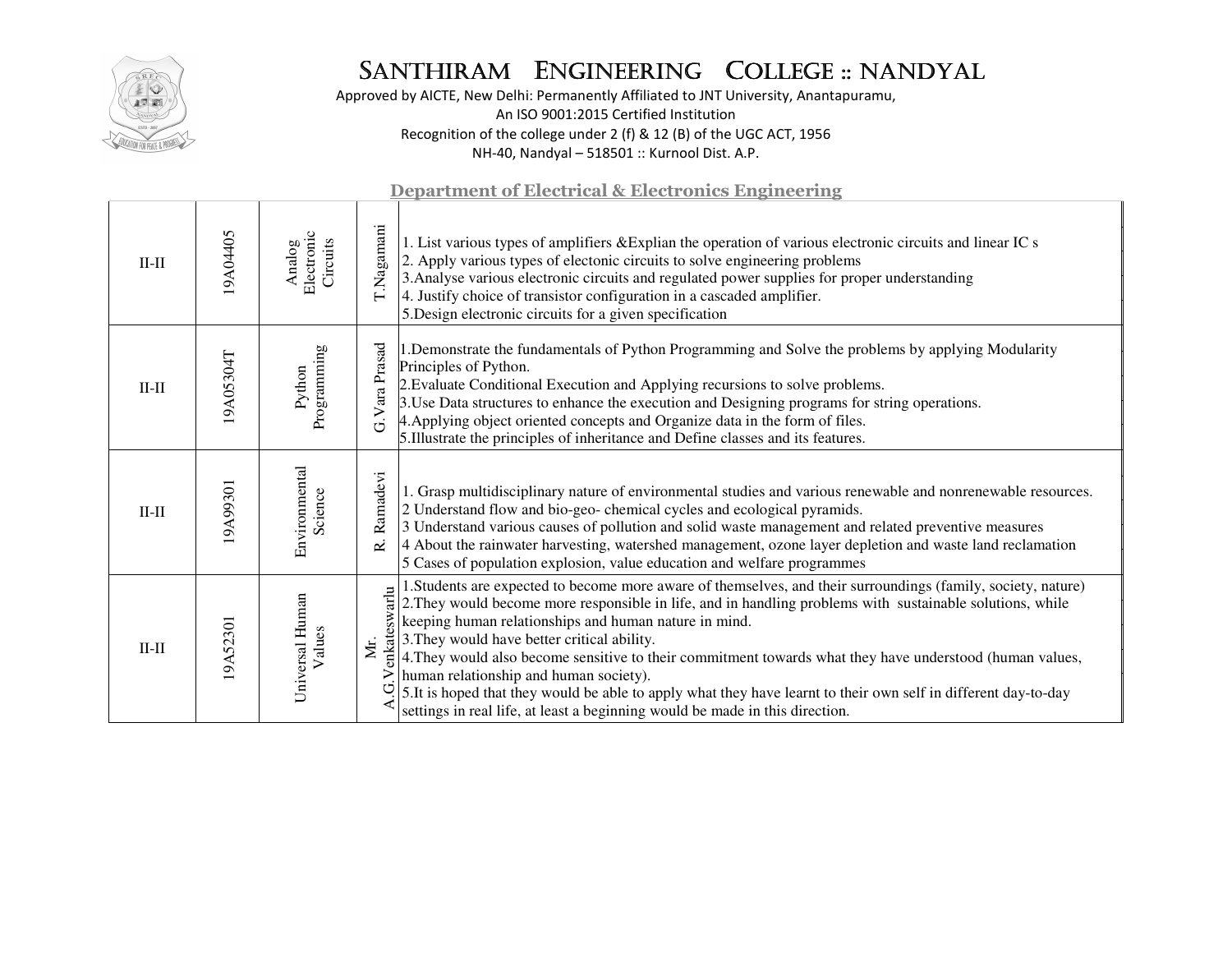

Approved by AICTE, New Delhi: Permanently Affiliated to JNT University, Anantapuramu, An ISO 9001:2015 Certified Institution Recognition of the college under 2 (f) & 12 (B) of the UGC ACT, 1956 NH-40, Nandyal – 518501 :: Kurnool Dist. A.P.

| Year    | <b>CODE</b>   | <b>SUB</b>                                        | <b>Faculty</b><br><b>Name</b> | CO'S                                                                                                                                                                                                                                                                                                                                                                                                                                                                                                                                                                                                                                                                                                                                            |
|---------|---------------|---------------------------------------------------|-------------------------------|-------------------------------------------------------------------------------------------------------------------------------------------------------------------------------------------------------------------------------------------------------------------------------------------------------------------------------------------------------------------------------------------------------------------------------------------------------------------------------------------------------------------------------------------------------------------------------------------------------------------------------------------------------------------------------------------------------------------------------------------------|
| $III-I$ | 19A02501T     | <b>AC</b> Machines                                | U.M.Sandeep<br>Kumar<br>Мr.   | 1. To Understand the fundamentals of AC machines, know equivalent circuit performance characteristics<br>2. To Understand the Construction, operation, starting methods and speed control of three phase induction motors.<br>3. To Understand the Construction, operation, starting methods of single phase induction motors and Special Machines<br>like Reluctance motor, Steeper motor and BLDC motors.<br>4. To Understand the Construction, operation, and Synchronization of three Phase alternators<br>5. To Understand the Construction, operation, starting methods and Hunting phenemenon of of three phase Synchronous<br>motors.                                                                                                   |
| $III-I$ | 19A02504      | Electrical<br>Machine<br>Design                   | Mr.S.Seeth<br>aramudu         | 1. To know about various principles of design, rating based on the heating and cooling of electrical machines<br>2. To understand about the design aspects of dc machines<br>3. To understand about overall designing of 1- transformer<br>4. To know about designing of Induction machine along with winding configurations<br>5. To know about designing of Synchronous machines                                                                                                                                                                                                                                                                                                                                                              |
| $III-I$ | 19A52506<br>a | Presentatio<br>Communic<br>ation and<br>Technical | Mrs.Srilath<br>a              | 1. To develop awareness in students of the relavance of technical communication<br>2. To prepare the students for placements<br>3. To sensitize the students to the appropriate use of non verbal communication<br>4. To train students to use language appropriately for presentations and interviews<br>5.To enhance the documentation skills of the students with emphasis on formal and informal writing                                                                                                                                                                                                                                                                                                                                    |
| $III-I$ | 9A02502       | Control Systems                                   | Mr. M. Siva Sankar            | 1. Analyze the fundamentals of control systems and Evaluate the transfer function for physical systems by using<br>differential equation approach, block diagrams and signal flow graphs.<br>2. Analyze the transient & Steady state responses of a control system for different inputs and evaluate the steady state<br>error.<br>3. Understanding the concept of stability, Applying R-H criterion and Root locus to evaluate the stability.<br>4. Understanding the frequency domain specifications, Analyzing the stability by using Bode plots, Nyquist plots, Polar<br>plot and Design of compensators.<br>5. Understanding the concepts of state space model, analyzing the state model for physical systems by different<br>approaches. |
| $III-I$ | 19A02503      | systemsCir<br>energy<br>Wind<br>cuits             | Dr.K.RajaSe<br>khara Reddy    | 1. Able to understand the basic concept of Wind Energy Systems<br>2. Able to Analyse the fixed speed induction generator to operate wind turbines.<br>3. Able to Apply the control strategies of DFIG and estimate its performance under different faults<br>4. Able to Understand the variable speed generators and FRC based wind generators.<br>5. Able to Analyze the Hybrid Energy Systems                                                                                                                                                                                                                                                                                                                                                 |